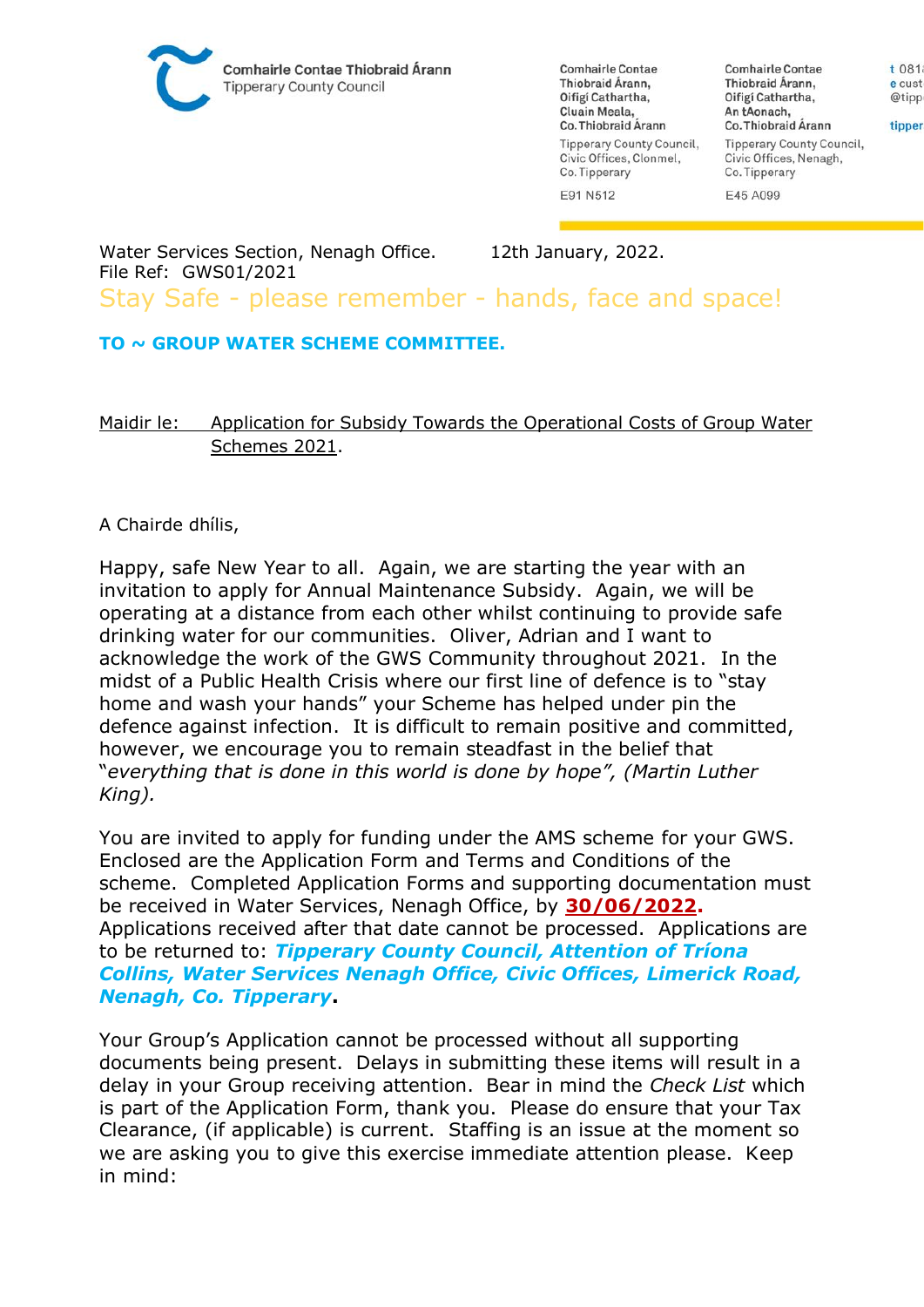- EIRCODEs for **every** Domestic Connection, Domestic and Land, Business Connection, or Other Connection is to be noted on the Membership List, (Office, Public House, Nursing Home, Community Hall, School, for examples). Last year's Membership Listing is attached – please fill in blank EIRCODES where possible and amend the List as appropriate, (i.e., Not Occupied in 2021);
- Department requires that **we focus strongly on Water Quality, Quality Assurance, Water Conservation, and the Charter of Rights**:
	- o Governance how a Committee is put in place, (Constituted); Committee communication with Members; evidence of AGM; documenting a good routine for Member communication. **The GWS belongs to all Members; keeping Members informed is a protection for the Committee especially if there is poor attendance at AGM;** relaxing of the requirement to present Audited Accounts to Members at AGM does not mean that an AGM is not necessary! Zoom and other social media can be used for remote AGM - contact Adrian, (NFGWS) for support;
- AMS rate per Domestic Connection is €231;
- AMS requires that a GWS provides  $160m<sup>3</sup>$  to Domestic Members without charge, each year;
	- o **No Standing Charge for Domestic Members**;
	- o The full subsidy is to be passed to the Domestic Member they are not to be charged for water used up to  $160m^3$ ;
	- $\circ$  If a Domestic Member uses more than 160m<sup>3</sup>, the GWS is to charge for the volume consumed above  $160m^3$  (Excessive Use);
		- Where a GWS shows that it is not economically viable to provide 160m<sup>3</sup> without charge to Domestic Members, it can seek Members approval to provide a volume between  $160m^3 - 115m^3$  without charge. Approval of the GWS Members **must** be secured at a Special General Meeting. If your GWS is supplying less than  $160m<sup>3</sup>$ without charge to Domestic Members you must **forward a copy of the Minutes of the SGM where approval was secured**;
		- **EXECO** For Water Conservation **and** monitoring usage to ascertain where Excessive Use is present, a GWS will need to have meters in place and a robust meter reading routine. If you do not have metering in place **it is important that you make contact without delay so that we can seek funding for your GWS with which to install meters**;
		- **Ensure your Accounts are audited. Figures under the headings** Repairs and Maintenance or General Expenses, may include expenditure for Water Quality, Source Protection, Training or other costs which are 100% funded under AMS. If these are not made known to us we cannot give your GWS the full value. Do not include expenditure related to a new connection as operational expenditure; this is capital in nature and you will have received a connection fee from the person/entity purchasing the connection.